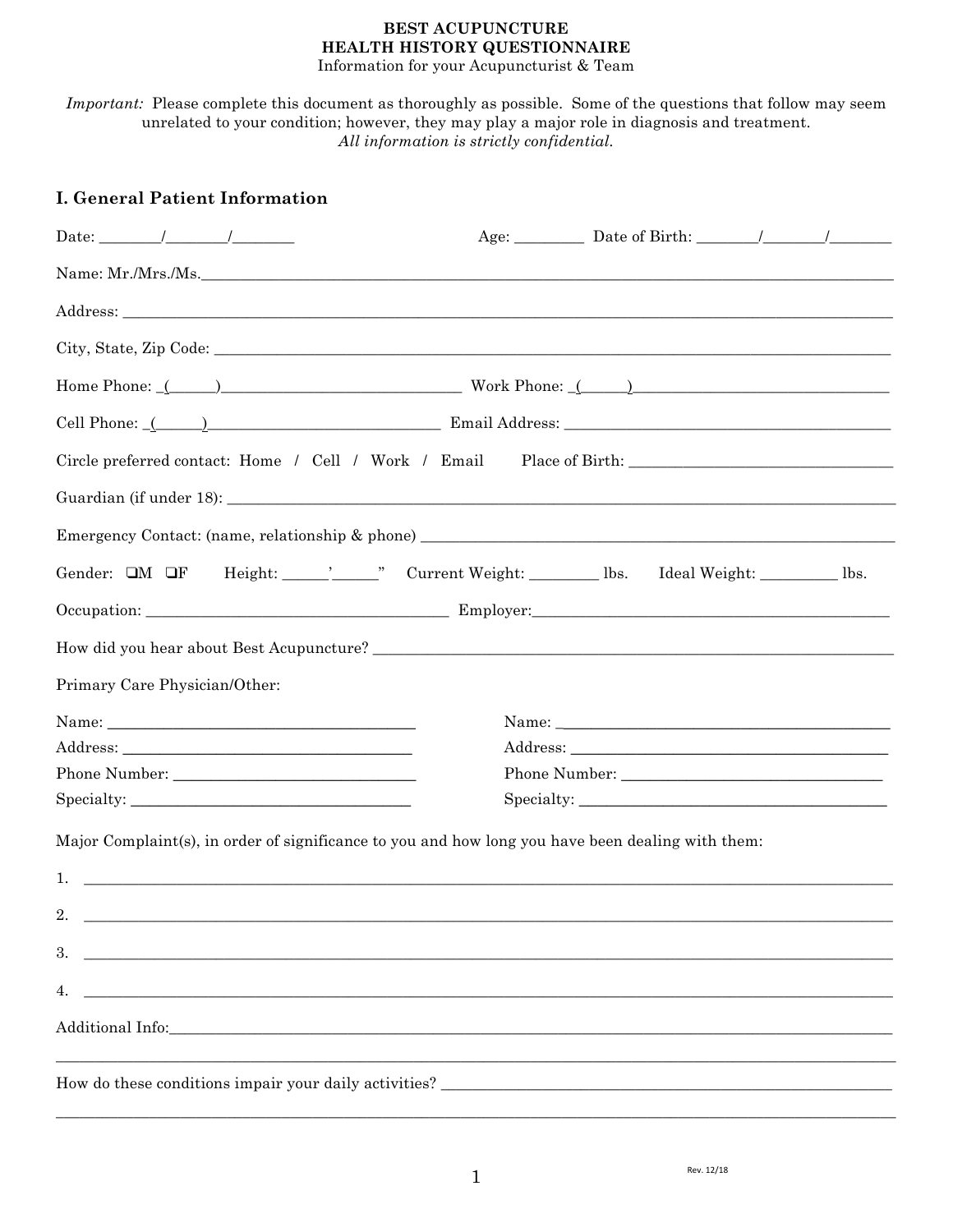### **II. Patient Medical History**

| Recent tests: (please indicate test results and dates below)                                         |                                        |                       |
|------------------------------------------------------------------------------------------------------|----------------------------------------|-----------------------|
|                                                                                                      | $\Box$ Cholesterol                     |                       |
| $\Box$ Pap smear $\_\_\_\_\_\_\_\_\_\_\_\_\_\_\_\_\_\_\_\_$                                          |                                        |                       |
|                                                                                                      |                                        |                       |
|                                                                                                      |                                        |                       |
|                                                                                                      |                                        |                       |
| Check the conditions you have or had in the past. Please indicate the year when your symptoms began. |                                        |                       |
| $\Box$ Acne                                                                                          |                                        |                       |
|                                                                                                      |                                        |                       |
| $\Box$ Allergies (Soy, nuts, citrus, gluten, latex, dairy, etc)                                      |                                        |                       |
|                                                                                                      |                                        | Multiple Sclerosis    |
| $\hbox{\rlap{$\sqcap$}}$ Asthma _________                                                            |                                        |                       |
| □ Bleeding tendency ___________                                                                      |                                        | Nervous disorder      |
| $\hfill\Box$ Blood disorder ______________                                                           | $\hfill\Box$ Heart Disease ___________ |                       |
|                                                                                                      |                                        | Pneumonia ___________ |
| O Carpal Tunnel                                                                                      | □ High blood pressure ____________     | $\Box$ Polio          |
|                                                                                                      |                                        |                       |
| O Celiac Disease                                                                                     |                                        |                       |
|                                                                                                      |                                        | Rheumatic fever       |
| O Crohn's Disease ___________                                                                        | Interstitial Cystitis                  |                       |
|                                                                                                      |                                        | Thyroid disorder      |
| $\hbox{\rlap{$\sqcap$}}$ CVA/Stroke ____________<br>Depression                                       |                                        |                       |
|                                                                                                      |                                        | Vein condition        |

Any other diagnosis/conditions not listed above and date of first symptoms:

Immunizations: www.archive.com/www.archive.com/www.archive.com/www.archive.com/www.archive.com/www.

Have you had any lymph nodes removed? If so, when and where on your body? \_\_\_\_\_\_\_\_\_\_\_\_\_\_\_\_\_\_\_\_\_\_\_\_\_\_